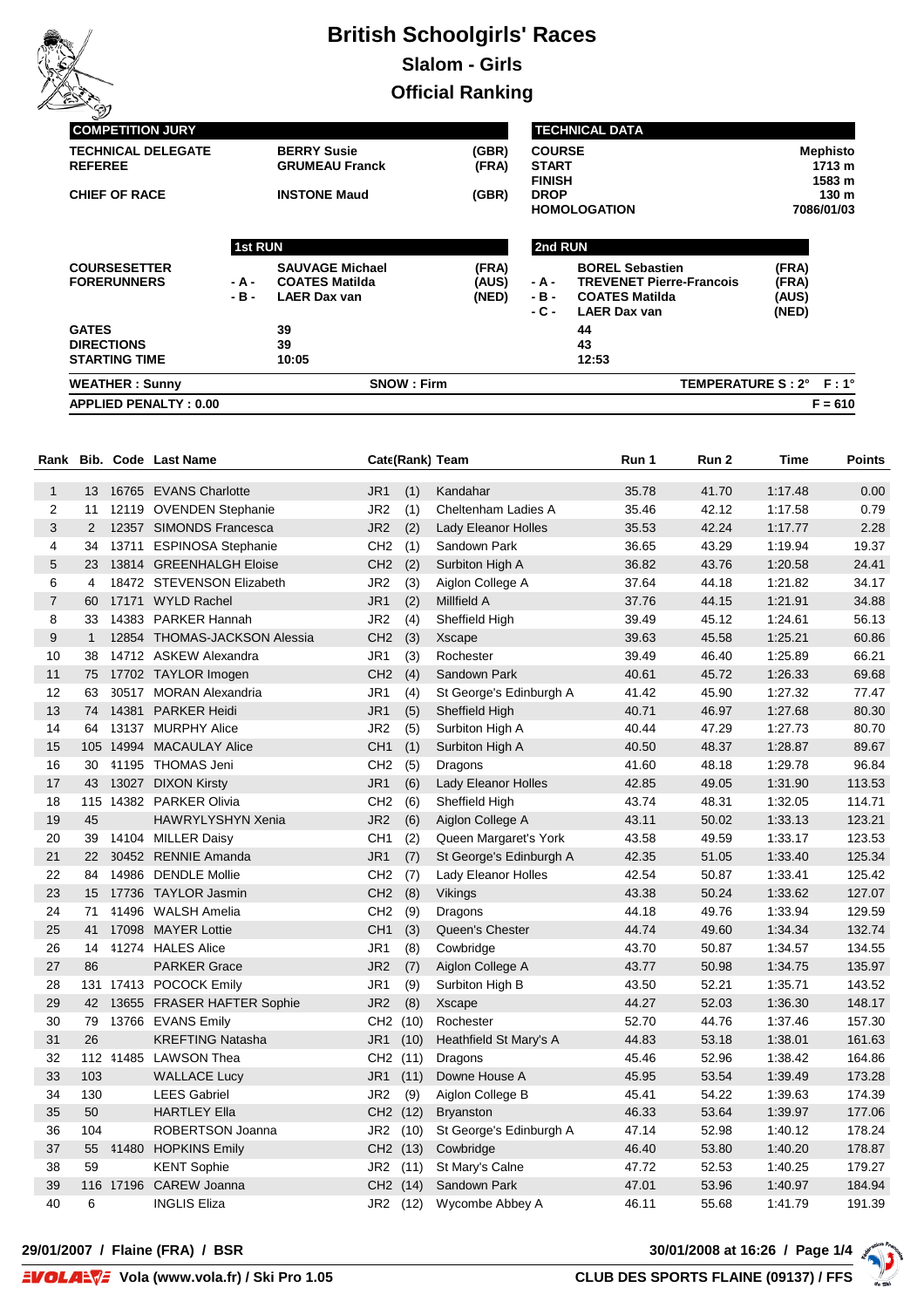## **British Schoolgirls' Races Slalom - Girls Official Ranking**

| Rank |                |       | <b>Bib. Code Last Name</b>            |                 | Cate(Rank) Team |                              | Run 1   | Run 2   | Time    | Points |
|------|----------------|-------|---------------------------------------|-----------------|-----------------|------------------------------|---------|---------|---------|--------|
|      |                |       |                                       |                 |                 |                              |         |         |         |        |
| 41   | 29             |       | <b>CAIRNS India</b>                   | JR2 (13)        |                 | Sherborne                    | 47.33   | 54.48   | 1:41.81 | 191.55 |
| 42   | 62             |       | 17276 VAN DE WIEL Piera               | CH2 (15)        |                 | Downe House A                | 46.45   | 55.44   | 1:41.89 | 192.18 |
| 43   |                |       | 129 14582 SASSOON Sasha               | JR <sub>2</sub> | (14)            | Wycombe Abbey B              | 56.05   | 46.35   | 1:42.40 | 196.20 |
| 44   | 10             |       | <b>AGNEW Clarissa</b>                 | JR1             | (12)            | St Mary's Ascot              | 46.52   | 56.01   | 1:42.53 | 197.22 |
| 45   |                |       | 139 18230 LINACRE Isabel              | JR <sub>1</sub> | (13)            | Surbiton High B              | 49.20   | 53.57   | 1:42.77 | 199.11 |
| 46   | 47             |       | DAVIE Samantha                        | JR1             | (14)            | Wycombe Abbey A              | 46.53   | 56.40   | 1:42.93 | 200.37 |
| 47   | 52             |       | <b>TAYLOR Ophelia</b>                 | CH <sub>2</sub> | (16)            | Cheltenham Ladies A          | 47.46   | 55.80   | 1:43.26 | 202.97 |
| 48   | 9              |       | <b>HARTLEY Tamsin</b>                 | JR <sub>2</sub> | (15)            | <b>Bryanston</b>             | 47.58   | 56.12   | 1:43.70 | 206.43 |
| 49   | 49             |       | <b>REEKIE Florence</b>                | JR <sub>1</sub> | (15)            | <b>Bedales</b>               | 47.76   | 55.98   | 1:43.74 | 206.74 |
| 50   | 28             |       | <b>HUNTER Emily</b>                   | JR <sub>1</sub> | (16)            | Glenalmond                   | 48.11   | 56.01   | 1:44.12 | 209.74 |
| 51   | 16             | 18779 | <b>KAYE Arabella</b>                  | CH2 (17)        |                 | <b>Tudor Hall</b>            | 47.15   | 57.10   | 1:44.25 | 210.76 |
| 52   | 82             | 18877 | JONES Ayesha                          | CH <sub>2</sub> | (18)            | Queen's Chester              | 48.40   | 57.33   | 1:45.73 | 222.41 |
| 53   | 80             |       | 14103 MILLER Violet                   | CH <sub>1</sub> | (4)             | Queen Margaret's York        | 55.65   | 50.12   | 1:45.77 | 222.73 |
| 54   | 94             | 17378 | <b>SMITH Stephanie</b>                | CH <sub>2</sub> | (19)            | <b>DHO</b>                   | 49.69   | 56.77   | 1:46.46 | 228.16 |
| 55   | 18             |       | <b>WOOD Clementine</b>                | CH2 (20)        |                 | St Mary's Calne              | 50.20   | 56.37   | 1:46.57 | 229.03 |
| 56   | 21             |       | <b>JOHNSTON Georgina</b>              | JR <sub>2</sub> | (16)            | Downe House A                | 45.72   | 1:02.14 | 1:47.86 | 239.18 |
| 57   | 123            |       | <b>LOGAN Alicia</b>                   | CH2 (21)        |                 | Queen's Chester              | 51.09   | 57.05   | 1:48.14 | 241.39 |
| 58   | 81             |       | <b>ALMAS Elizabeth</b>                | JR <sub>2</sub> | (17)            | St George's Ascot            | 50.33   | 58.29   | 1:48.62 | 245.17 |
| 59   | 135            |       | MOORE Josephine                       | JR1             | (17)            | Millfield B                  | 50.43   | 58.40   | 1:48.83 | 246.82 |
| 60   | 32             |       | <b>CALDWELL Sophie</b>                | CH <sub>1</sub> | (5)             | Snowsports                   | 49.85   | 59.14   | 1:48.99 | 248.08 |
| 61   | 100            |       | <b>THOMPSON Hannah</b>                | JR <sub>1</sub> | (18)            | St Mary's Calne              | 50.95   | 58.26   | 1:49.21 | 249.81 |
| 62   | 37             |       | <b>DIGBY Olivia</b>                   | JR <sub>1</sub> | (19)            | St Swithun's                 | 49.66   | 59.68   | 1:49.34 | 250.83 |
| 63   | 51             |       | <b>HADSLEY-CHAPLIN Ella</b>           | JR <sub>2</sub> | (18)            | St Mary's Ascot              | 49.26   | 1:00.37 | 1:49.63 | 253.12 |
| 64   | 27             |       | <b>BREITMEYER Georgina</b>            | JR <sub>2</sub> | (19)            | Stowe                        | 50.35   | 1:00.39 | 1:50.74 | 261.86 |
| 65   | 20             |       | <b>BOWRING Charlotte</b>              | JR <sub>1</sub> | (20)            | Wellington                   | 50.36   | 1:00.39 | 1:50.75 | 261.93 |
| 66   | 78             |       | <b>HARDY</b> Isabella                 | CH <sub>1</sub> | (6)             | St Swithun's                 | 52.73   | 58.32   | 1:51.05 | 264.30 |
| 67   | 95             |       | <b>REDGRAVE Natalie</b>               | JR <sub>1</sub> | (21)            | Kandahar                     | 51.70   | 59.62   | 1.51.32 | 266.42 |
| 68   | 67             |       | <b>WRIGHT Annabel</b>                 | CH <sub>1</sub> | (7)             | Heathfield St Mary's A       | 52.30   | 59.16   | 1.51.46 | 267.52 |
| 69   | 24             |       | <b>LINTOTT Lucinda</b>                | JR <sub>1</sub> | (22)            | Woldingham                   | 51.92   | 59.65   | 1:51.57 | 268.39 |
| 70   | 88             |       | <b>HARRIS Francesca</b>               | JR1             | (23)            | Wycombe Abbey A              | 52.37   | 59.26   | 1:51.63 | 268.86 |
| 71   | 36             |       | 13530 CAMPBELL-WOODWARD Stephanie JR2 |                 | (20)            | Abbey Gate College           | 43.75   | 1:08.01 | 1:51.76 | 269.89 |
| 72   | 44             |       | <b>BELL Milla</b>                     | CH2 (22)        |                 | King's Taunton               | 52.43   | 59.35   | 1:51.78 | 270.04 |
| 73   | 120            | 14818 | MOSS Jordan                           | CH2 (23)        |                 | Rochester                    | 52.93   | 58.88   | 1:51.81 | 270.28 |
| 74   | 83             |       | 14960 WILLIAMSON Jordan               | CH <sub>2</sub> | (24)            | Xscape                       | 51.42   | 1:00.56 | 1:51.98 | 271.62 |
| 75   | 110            |       | RITCHIE Lisa                          | JR1             | (24)            | Glenalmond                   | 51.83   | 1:00.38 | 1:52.21 | 273.43 |
| 76   | 3              |       | <b>NASH Virginia</b>                  | JR1             | (25)            | King's Taunton               | 50.99   | 1:01.41 | 1:52.40 | 274.93 |
| 77   | 93             |       | <b>WALKER Rebecca</b>                 |                 |                 | JR1 (26) Cheltenham Ladies A | 51.95   | 1:00.49 | 1:52.44 | 275.24 |
| 78   | 58             |       | ZACHARIA Sophie                       | JR1             | (27)            | St Paul's                    | 52.28   | 1:00.82 | 1:53.10 | 280.44 |
| 79   | 127            |       | <b>TREACY Madeleine</b>               | CH2 (25)        |                 | Millfield B                  | 52.75   | 1:00.65 | 1:53.40 | 282.80 |
| 80   | 70             |       | <b>PALMER Emily</b>                   | JR1             | (28)            | Sherborne                    | 52.51   | 1:01.93 | 1:54.44 | 290.99 |
| 81   | 91             |       | <b>HARRIS Caroline</b>                | JR2 (21)        |                 | <b>Bryanston</b>             | 53.52   | 1:00.94 | 1:54.46 | 291.14 |
| 82   | 108            |       | SMALE Danni                           | JR <sub>1</sub> | (29)            | Heathfield St Mary's A       | 53.38   | 1:01.45 | 1:54.83 | 294.06 |
| 83   | 17             |       | EMO-CAPODILISTA Olimpia               | JR1             | (30)            | St Paul's                    | 52.36   | 1:02.51 | 1:54.87 | 294.37 |
| 84   | 66             |       | <b>GUY Eleri</b>                      | CH <sub>1</sub> | (8)             | Godstowe                     | 51.79   | 1:03.40 | 1:55.19 | 296.89 |
| 85   | 109            |       | <b>TREVOR Natasha</b>                 | JR1             | (31)            | Stowe                        | 52.42   | 1:02.78 | 1:55.20 | 296.97 |
| 86   | 68             |       | <b>CRISP Chloe</b>                    | JR <sub>2</sub> | (22)            | Stowe                        | 51.88   | 1:03.48 | 1:55.36 | 298.23 |
| 87   | 99             |       | <b>BOMBIERI</b> Leticia               | JR1             | (32)            | St Paul's                    | 54.02   | 1:04.08 | 1:58.10 | 319.80 |
| 88   | 133            |       | <b>SOLE Elizabeth</b>                 | JR <sub>1</sub> | (33)            | Downe House B                | 54.51   | 1:05.92 | 2:00.43 | 338.15 |
| 89   | 143            |       | <b>MOORE Annabel</b>                  | JR <sub>1</sub> | (34)            | Millfield B                  | 54.52   | 1:06.27 | 2:00.79 | 340.98 |
| 90   | 107            |       | VELLACOTT Rosanna                     | CH <sub>1</sub> | (9)             | Godstowe                     | 57.60   | 1:03.30 | 2:00.90 | 341.85 |
| 91   | 106            |       | <b>MORTON Lauren</b>                  | JR <sub>1</sub> | (35)            | Woldingham                   | 55.65   | 1:05.26 | 2:00.91 | 341.92 |
| 92   | 57             |       | <b>D'ARCY CLARK Clemmie</b>           | JR <sub>1</sub> | (36)            | <b>Tudor Hall</b>            | 1:00.62 | 1:00.36 | 2:00.98 | 342.48 |
| 93   | 25             |       | VELLACOTT Georgia                     | CH1 (10)        |                 | Godstowe                     | 53.95   | 1:07.04 | 2:00.99 | 342.55 |
| 94   | 85             |       | <b>BELL Hollie</b>                    | CH2 (26)        |                 | King's Taunton               | 56.78   | 1:04.53 | 2:01.31 | 345.07 |
| 95   | 98             |       | SIMPSON Matilda                       | CH2 (27)        |                 | <b>Tudor Hall</b>            | 56.12   | 1:05.89 | 2:02.01 | 350.58 |
| 96   | $\overline{7}$ |       | <b>BERRY Cosima</b>                   | CH1 (11)        |                 | <b>Bilton Grange</b>         | 55.30   | 1:07.48 | 2:02.78 | 356.65 |
| 97   | 147            | 14979 | <b>CROFT Caroline</b>                 | CH2 (28)        |                 | Surbiton High B              | 44.78   | 1:18.06 | 2:02.84 | 357.12 |
| 98   | 46             |       | WISEMAN Jade                          | JR2 (23)        |                 | <b>Henley College</b>        | 55.64   | 1:07.73 | 2:03.37 | 361.29 |



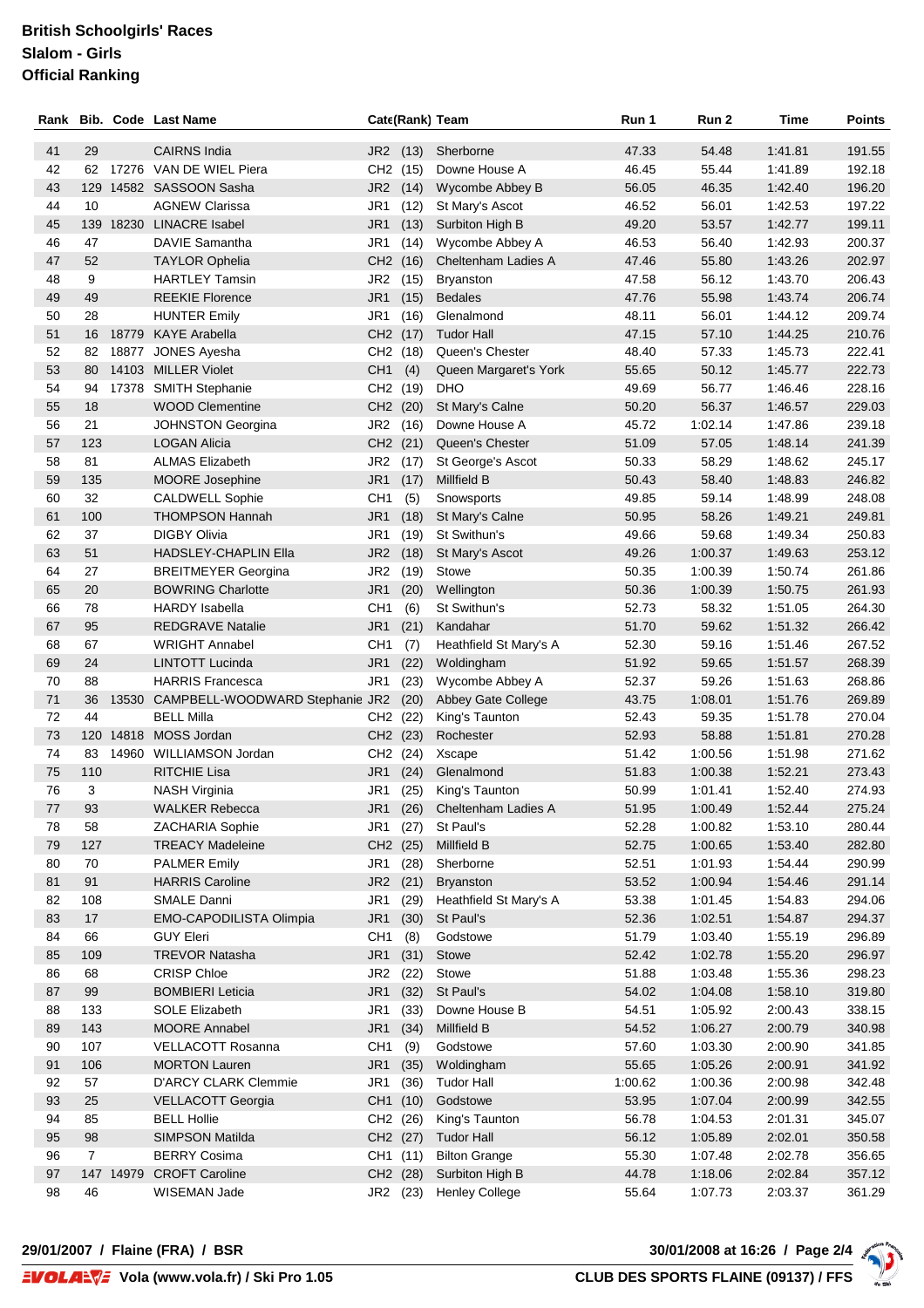## **British Schoolgirls' Races Slalom - Girls Official Ranking**

| Rank |     |       | <b>Bib. Code Last Name</b>  | Cate(Rank) Team         |                         | Run 1   | Run 2   | Time    | <b>Points</b> |
|------|-----|-------|-----------------------------|-------------------------|-------------------------|---------|---------|---------|---------------|
|      |     |       |                             |                         |                         |         |         |         |               |
| 99   | 65  |       | <b>KEYTE Alice</b>          | JR <sub>2</sub><br>(24) | Woldingham              | 57.05   | 1:06.35 | 2:03.40 | 361.53        |
| 100  | 90  |       | <b>WEATHERILL Daisy</b>     | JR1<br>(37)             | <b>Bedales</b>          | 55.11   | 1:08.30 | 2:03.41 | 361.61        |
| 101  | 125 |       | <b>SHOTT Clementine</b>     | JR <sub>1</sub><br>(38) | Downe House B           | 57.39   | 1:06.71 | 2:04.10 | 367.04        |
| 102  | 31  |       | ROSENBERG Rebecca           | JR1<br>(39)             | Guildford High          | 58.05   | 1:06.38 | 2:04.43 | 369.64        |
| 103  | 111 |       | <b>MIETHKE Sabrina</b>      | JR <sub>2</sub><br>(25) | Sherborne               | 57.69   | 1:07.10 | 2:04.79 | 372.47        |
| 104  | 118 |       | <b>CLAUSON Alexandra</b>    | JR1<br>(40)             | Abbey Gate College      | 1:01.74 | 1:03.17 | 2:04.91 | 373.42        |
| 105  | 145 |       | <b>JEFFREY Louise</b>       | CH <sub>2</sub><br>(29) | Wycombe Abbey B         | 57.18   | 1:07.98 | 2:05.16 | 375.38        |
| 106  | 73  |       | <b>LOGAN Hattie</b>         | CH <sub>1</sub><br>(12) | Snowsports              | 58.36   | 1:06.92 | 2:05.28 | 376.33        |
| 107  | 132 |       | PIRONTI Sofia               | JR1<br>(41)             | Heathfield St Mary's B  | 1:00.01 | 1:07.36 | 2:07.37 | 392.78        |
| 108  | 122 |       | <b>HARVARD-TAYLOR Katie</b> | (26)<br>JR <sub>2</sub> | St George's Ascot       | 1:00.80 | 1:07.99 | 2:08.79 | 403.96        |
| 109  | 144 |       | <b>VEVERS Alexandra</b>     | JR <sub>1</sub><br>(42) | St George's Edinburgh B | 1:00.97 | 1:08.64 | 2:09.61 | 410.42        |
| 110  | 119 |       | MILLARD-BOURNE Alice        | CH <sub>2</sub><br>(30) | St Swithun's            | 1:00.37 | 1:09.61 | 2:09.98 | 413.33        |
| 111  | 35  |       | <b>YEOWARD Rosie</b>        | CH <sub>1</sub><br>(13) | <b>Mount House</b>      | 1:01.45 | 1:09.08 | 2:10.53 | 417.66        |
| 112  | 87  |       | SIMONS-DENVILLE Charlotte   | JR <sub>2</sub><br>(27) | <b>Henley College</b>   | 57.98   | 1:12.69 | 2:10.67 | 418.76        |
| 113  | 117 |       | <b>NORRIS Isabel</b>        | CH <sub>1</sub><br>(14) | Mount House             | 1:03.55 | 1:07.46 | 2:11.01 | 421.44        |
| 114  | 142 |       | <b>KOZENA Brigitte</b>      | JR1<br>(43)             | Cheltenham Ladies B     | 59.11   | 1:12.70 | 2:11.81 | 427.74        |
| 115  | 96  | 41452 | <b>WILLIAMS Sarah</b>       | CH <sub>2</sub><br>(31) | Cowbridge               | 52.37   | 1:23.82 | 2:16.19 | 462.22        |
| 116  | 102 |       | <b>RICHARDS Alice</b>       | (32)<br>CH <sub>2</sub> | Wellington              | 1:04.10 | 1:12.96 | 2:17.06 | 469.07        |

### **DNS - Run 1 (2)**

| 61 14779 OPZOOMER Alyssa | CH2 | <b>Wellington</b>     |
|--------------------------|-----|-----------------------|
| MANNERS Alice            | CH1 | Queen Margaret's York |

#### **DNF - Run 1 (7)**

| 53  | MAYNARD Lucy                    | CH <sub>2</sub> | <b>DHO</b>              | 56.14 |
|-----|---------------------------------|-----------------|-------------------------|-------|
| 54  | 17699 FRENCH Sophie             | CH <sub>2</sub> | Kandahar                | 48.40 |
| 56  | <b>ALVEY Claire</b>             | JR <sub>1</sub> | <b>Vikings</b>          |       |
| 77  | 18460 GARDNER-STOCKLEY Georgina | CH <sub>2</sub> | Abbey Gate College      | 53.18 |
| 92  | <b>MARTYN-HEMPHILL Marina</b>   | JR1             | St Mary's Ascot         |       |
| 128 | <b>HENDRY</b> Iona              | JR1             | St George's Edinburgh B |       |
| 136 | <b>ATKINS Tara</b>              | JR <sub>2</sub> | St George's Edinburgh B |       |

#### **DSQ - Run 1 (12)**

| 5   | <b>RANKIN Kirsten</b>      | JR <sub>1</sub> | <b>Henley College</b> |         | Gate 9  |
|-----|----------------------------|-----------------|-----------------------|---------|---------|
| 40  | <b>MICHAELS Casey</b>      | JR2             | St George's Ascot     |         | Gate 9  |
| 48  | O'DONNELL Alannah          | CH <sub>1</sub> | <b>Bilton Grange</b>  | 1:09.28 | Gate 9  |
| 69  | <b>RATTRAY Flora</b>       | JR <sub>1</sub> | Glenalmond            |         | Gate 35 |
| 72  | <b>PETERS Francesca</b>    | JR <sub>1</sub> | Guildford High        |         | Gate 35 |
| 76  | <b>HARTLEY Poppy</b>       | CH <sub>1</sub> | Mount House           | 1:03.90 | Gate 9  |
| 89  | <b>KRARUP Constance</b>    | CH2             | <b>Bilton Grange</b>  | 1:07.04 | Gate 36 |
| 101 | <b>KRALL Vivien</b>        | JR <sub>1</sub> | Millfield A           |         | Gate 36 |
| 114 | <b>MAURICE Nour</b>        | CH <sub>1</sub> | Snowsports            | 1:10.36 | Gate 35 |
| 126 | <b>AUSTERBERRY Camilla</b> | JR <sub>1</sub> | Cheltenham Ladies B   |         | Gate 34 |
| 141 | <b>FOX Chloe</b>           | CH <sub>2</sub> | Downe House B         | 1:14.58 | Gate 38 |
| 146 | <b>BECCARO</b> Mischa      | JR <sub>1</sub> | Aiglon College B      |         | Gate 35 |

#### **DNF - Run 2 (3)**

|     | 12 18812 JOHNSTON Pamela        | CH2 | <b>DHO</b>          | 42.23 |
|-----|---------------------------------|-----|---------------------|-------|
| 19  | 14096 FRANCIS-VENEZIA Elizabeth | JR1 | Millfield A         | 38.49 |
| 134 | ROBINSON Isabella               | CH2 | Cheltenham Ladies B | 52.19 |

#### **DSQ - Run 2 (7)**

| ~   | <b>REEKIE Mathilda</b> | CH <sub>2</sub> | <b>Bedales</b>         | 46.89   | Gate 43 |
|-----|------------------------|-----------------|------------------------|---------|---------|
| 97  | YEUNG Isabelle         | CH2             | Vikings                | 54.84   | Gate 24 |
| 113 | <b>DEAR Katherine</b>  | JR <sub>2</sub> | Guildford High         | 1:00.36 | Gate 43 |
| 124 | STINNES Tina           | CH <sub>1</sub> | Heathfield St Mary's B | 1:02.13 | Gate 43 |